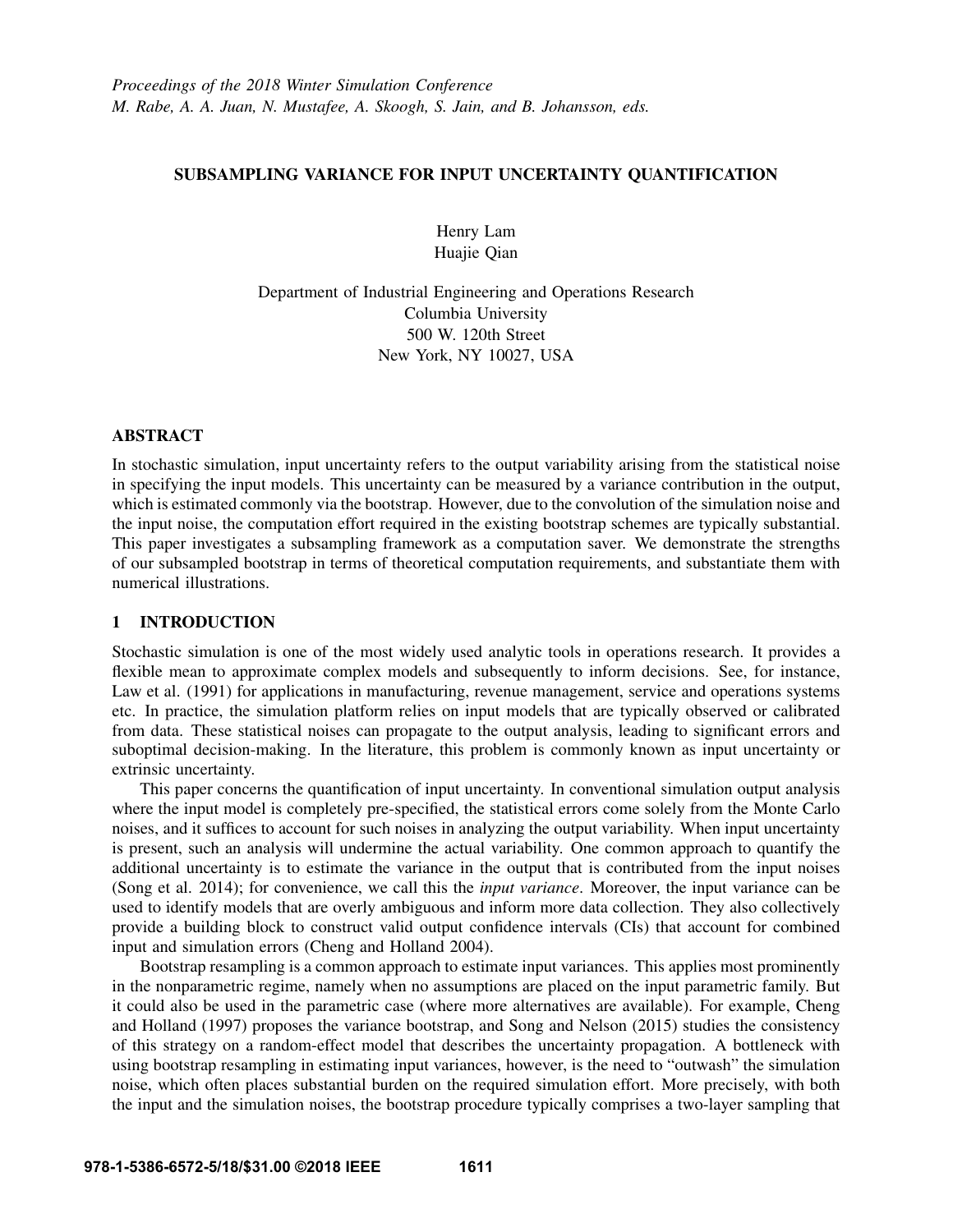first resamples the input data (i.e., *outer* sampling), followed by running simulation replications using each resample (i.e., *inner* replications). On the other hand, the magnitude of the input variance typically scales with the amount of input data. It turns out that, relative to the data size, the procedure will require either a large outer bootstrap size or a large inner replication size in order to extinguish the effect of simulation noises. This requirement is often ignored in the existing literature by assuming the power to generate plenty of bootstrap samples (there are exceptions, e.g., the recent work of Song and Nelson (2018)). When simulating high-fidelity models, where each simulation takes hours or days, one may not afford to have such computation resources.

The main goal of this paper is to investigate *subsampling* as a simulation saver for input variance estimation. In particular, we show how a judicious use of subsampling can lead to estimation errors that depend much more favorably on the outer and inner sample sizes. This approach leverages the relation between the structure of the input variance in terms of the data size and the estimation error incurred in the required two-layer sampling. In the statistics literature, subsampling has been proposed to tackle situations where the conventional bootstrap fails, due to a lack of uniform convergence required for consistency, or in time series where data are non-i.i.d. (Politis et al. 1999). It typically involves sampling without replacement so that each resample consists of truthful observations. In contrary, our subsampling approach is introduced to reduce the simulation effort faced by the two-layer sampling. It serves to more efficiently deconvolute the effect of the simulation noise from the input noise. We will illustrate how to incorporate our scheme in the variance bootstrap that was studied in Cheng and Holland (1997) and Song and Nelson (2015), and will analyze the involved simulation complexity (i.e., minimally required total simulation replication size) and allocation rules.

We close this introduction with a brief review of other related work in input uncertainty. In the nonparametric case, Barton and Schruben (1993) and Barton and Schruben (2001) use the basic bootstrap to construct CIs, where the CI limits are determined from the quantiles of the bootstrap distributions. Lam and Qian (2016), Lam and Qian (2017) study the use of empirical likelihood, and Xie et al. (2018) studies nonparametric Bayesian methods. In the parametric case, Barton et al. (2013) studies the percentile bootstrap with a metamodel built in advance, a technique known as the metamodel-assisted bootstrap. Cheng and Holland (1997) studies the delta method, and Cheng and Holland (1998), Cheng and Holland (2004) reduce its computation burden via the so-called two-point method. Lin et al. (2015) and Song and Nelson (2018) study regression approaches to estimate sensitivity coefficients which are used to apply the delta method. Finally, Chick (2001), Zouaoui and Wilson (2004) and Xie et al. (2014) study variance estimation and interval construction from a Bayesian perspective. For general surveys on input uncertainty, readers are referred to Barton et al. (2002), Henderson (2003), Barton (2012), Song et al. (2014) and Lam (2016).

Due to space limit, this paper only gives a concise discussion on some of our results, and leaves further details and extensions, including a related approach that uses subsampling on a bootstrap aggregating scheme, to a full journal paper.

The remainder of the paper is as follows. Section 2 introduces the input uncertainty problem and explains the computation bottleneck in the existing bootstrap scheme. Section 3 presents our subsampling idea, procedures and the main statistical results. Section 4 reports some numerical experiments.

## 2 PROBLEM MOTIVATION

We describe the problem and our motivation. Section 2.1 first describes the input uncertainty problem, Section 2.2 discusses the existing bootstrap approach, and Section 2.3 discusses its computational barrier, thus motivating our subsampling investigation.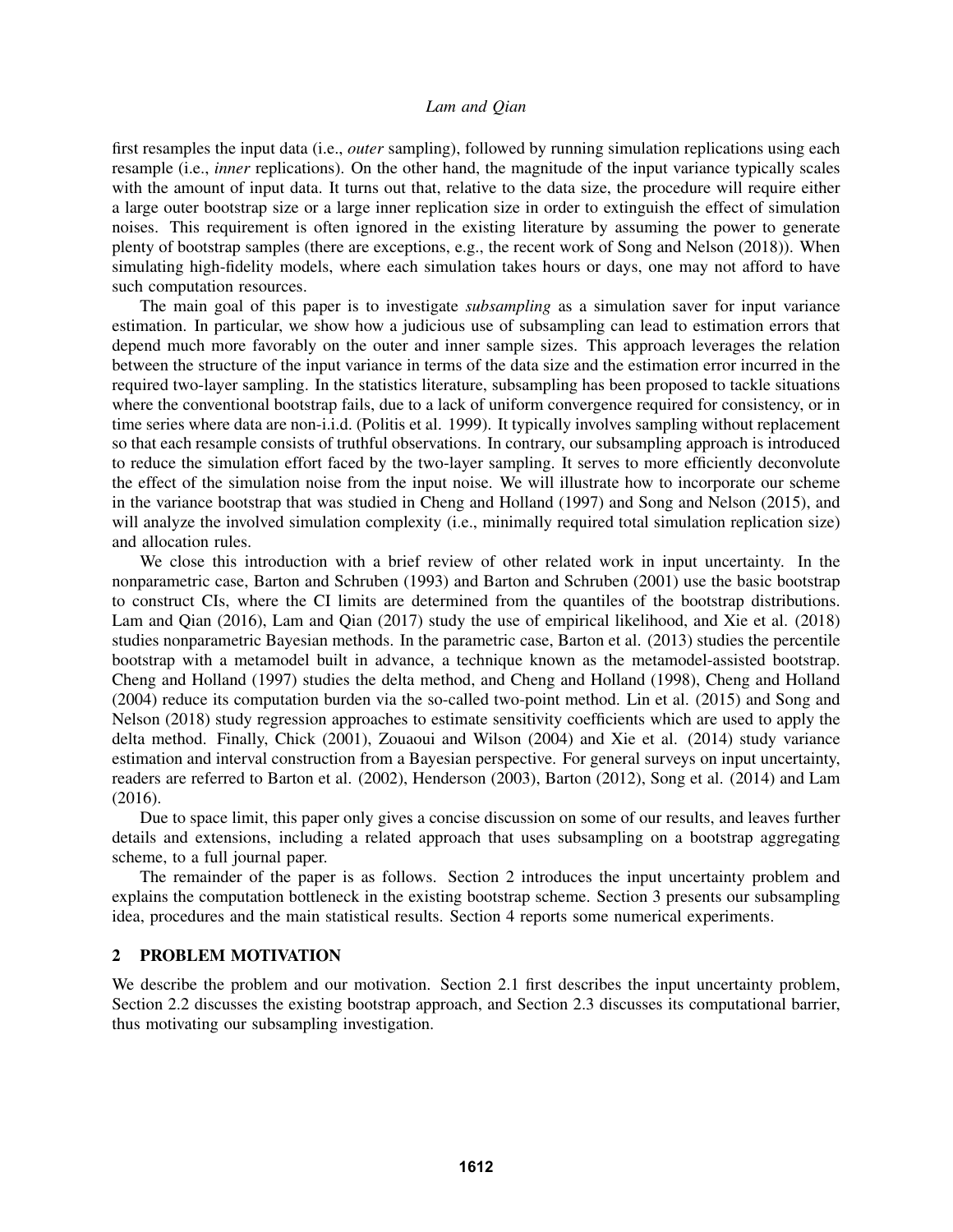#### 2.1 The Input Uncertainty Problem

Suppose there are *m* independent input processes driven by input distributions  $F_1, F_2, \ldots, F_m$ . We consider a generic performance measure  $\psi(F_1,\ldots,F_m)$  that is simulable, i.e., given the input distributions, independent unbiased replications of  $\psi$  can be generated in a computer. As a primary example, think of  $F_1$  and  $F_2$  as the interarrival and service time distributions in a queue, and  $\psi$  is some output measure such as the mean queue length averaged over a time horizon.

The input uncertainty problem arises in situations where the input distributions  $F_1, \ldots, F_m$  are unknown but real-world data are available. One then has to use their estimates  $\overline{F}_1, \ldots, \overline{F}_m$  to drive the simulation. Denote a point estimate of  $\psi(F_1,\ldots,F_m)$  as  $\bar{\psi}(F_1,\ldots,F_m)$ , where typically we take

$$
\bar{\psi}(\widehat{F}_1,\ldots,\widehat{F}_m)=\frac{1}{R}\sum_{r=1}^R\hat{\psi}_r(\widehat{F}_1,\ldots,\widehat{F}_m)
$$

with  $\hat{\psi}_r(\hat{F}_1,\ldots,\hat{F}_m)$  being a conditionally unbiased simulation replication driven by  $\hat{F}_1,\ldots,\hat{F}_m$ . This point estimate is affected by both the input statistical noises and the simulation noises. By condition the estimated inputs (or viewing the point estimate as a random effect model with uncorrelated input and simulation noises), the variance of  $\bar{\psi}(\widehat{F}_1,\ldots,\widehat{F}_m)$  can be expressed as

$$
\text{Var}[\bar{\psi}(\widehat{F}_1,\ldots,\widehat{F}_m)] = \sigma_I^2 + \sigma_S^2
$$

where

$$
\sigma_l^2 = \text{Var}[\psi(\widehat{F}_1, \dots, \widehat{F}_m)] \tag{1}
$$

is interpreted as the overall input variance, and

$$
\sigma_S^2 = \frac{\mathbb{E}[\text{Var}[\hat{\boldsymbol{\psi}}_r(\widehat{F}_1, \ldots, \widehat{F}_m)|\widehat{F}_1, \ldots, \widehat{F}_m]]}{R}
$$

as the variance contributed from the simulation noises. Assuming that the estimates  $\hat{F}_i$ 's are consistent in estimating  $F_i$ 's, then, as  $n_i$  grows,  $\sigma_S^2$  is approximately  $Var[\hat{\psi}_r(F_1,\ldots,F_m)]/R$  and can be estimated by taking the sample variance of all simulation replications (see, e.g., Cheng and Holland 1997). The key and the challenge in quantifying input uncertainty is to estimate  $\sigma_l^2$ .

To this end, suppose further that for each input model *i*, we have  $n_i$  i.i.d. data  $\{X_{i,1},...,X_{i,n_i}\}$  generated from the distribution  $F_i$ . Typically, the overall input variance is decomposable, when  $n_i$ 's are large, into

$$
\sigma_I^2 \approx \sum_{i=1}^m \frac{\sigma_i^2}{n_i} \tag{2}
$$

where  $\sigma_i^2/n_i$  is the variance contributed from the data noise for model *i*. In the parametric case where  $\widehat{F}_i$ comes from a parametric family containing the estimated parameters, this decomposition is well known from the delta method (Asmussen and Glynn 2007, Chapter 3). Here,  $\sigma_i^2/n_i$  is typically  $\nabla_i \psi' \Sigma_i \nabla_i \psi$ , where  $\nabla_i \psi$  is the collection of sensitivity coefficients, i.e., the gradient, with respect to the parameters in model *i*, and  $\Sigma_i$  is the asymptotic estimation variance of the point estimates of these parameters (scaled reciprocally with *n<sub>i</sub>*). In the nonparametric case where the empirical distribution  $\widehat{F}_i(x) := \sum_{j=1}^{n_i} \mathbf{1}\{X_{i,j} \leq x\}/n_i$  is used, (2) still holds under mild conditions (e.g., Assumption 1 in the sequel). The quantity  $\sigma_i^2$  will be equal to  $Var_{F_i}[g_i(X_i)]$ , where  $g_i(\cdot)$  is the influence function (Hampel 1974) of  $\psi$  with respect to the distribution  $F_i$ , defined on the value space of the input variate  $X_i$ , and  $Var_{F_i}[\cdot]$  denotes the variance under  $F_i$ . The influence function can be viewed as a Gateaux derivative taken with respect to the probability distributions *Fi*'s (see Serfling 2009, Chapter 6), and dictates the first-order asymptotic variance of the plug-in estimate of  $\psi$ . Related derivations can be found in, e.g., Lam and Qian (2017).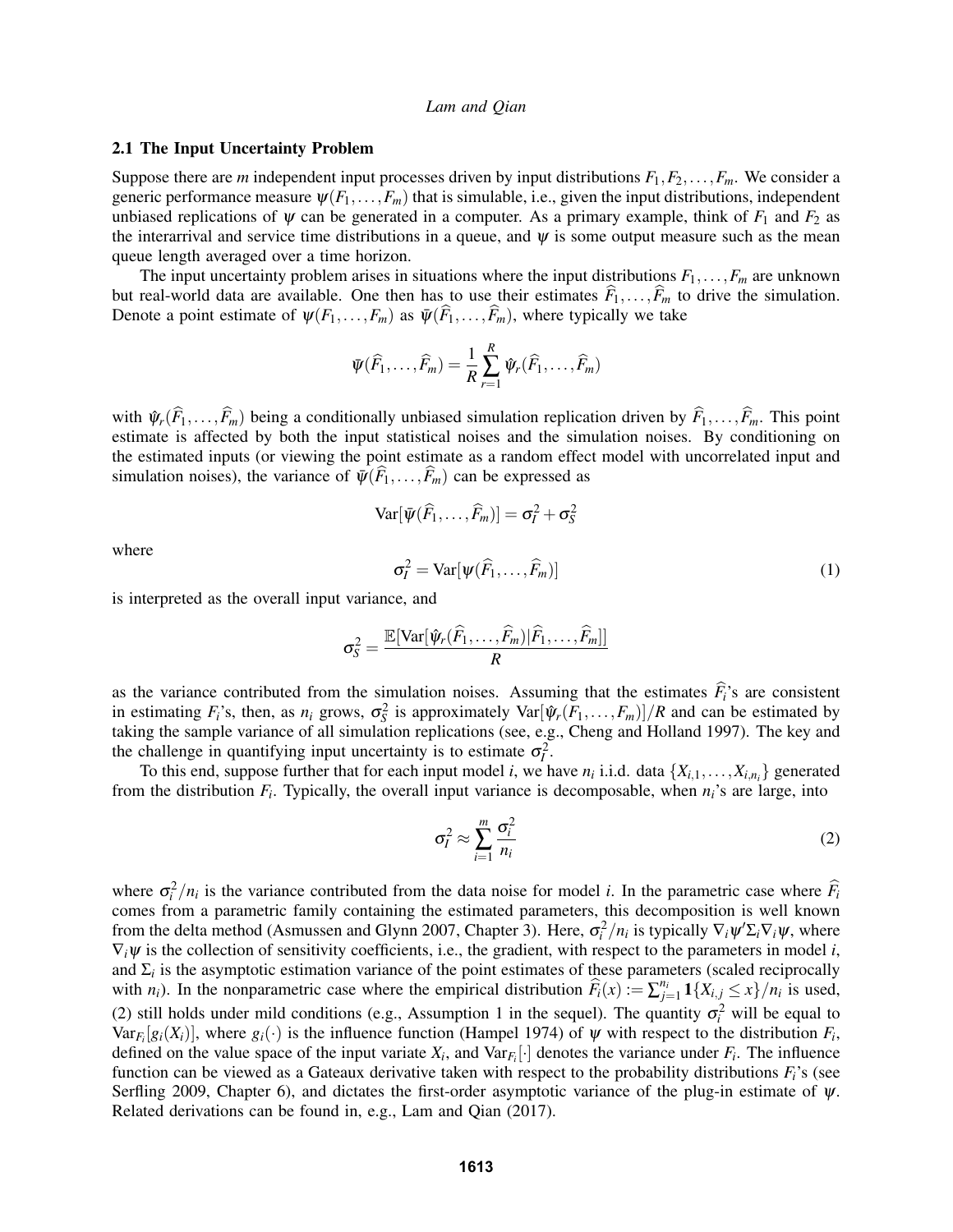Under further regularity conditions, a Gaussian approximation holds for  $\Psi(\widehat{F}_1,\ldots,\widehat{F}_m)$  so that

$$
\bar{\psi}(\widehat{F}_1,\ldots,\widehat{F}_m) \pm z_{1-\alpha/2}\sqrt{\sigma_l^2 + \sigma_S^2}
$$
\n(3)

is an asymptotically tight  $(1 - \alpha)$ -level CI for  $\psi(F_1, \ldots, F_m)$ , where  $z_{1-\alpha/2}$  is the standard normal  $1-\alpha/2$ quantile. This CI, which provides a bound-based alternative to quantify input uncertainty, again requires a statistically valid estimate of  $\sigma_l^2$  (and  $\sigma_s^2$ ).

We will investigate how to estimate  $\sum_{i=1}^{m} \sigma_i^2/n_i$ . We focus primarily on the nonparametric case. The most common estimation technique is bootstrap resampling, which we discuss next.

#### 2.2 Bootstrap Resampling

Let  $\hat{F}_i^*$  represent the empirical distribution constructed using a bootstrap resample from the original data  $\{X_{i,1},...,X_{i,n_i}\}$  for input  $F_i$ , i.e.,  $n_i$  points drawn by uniformly sampling with replacement from  $\{X_{i,1},\ldots,X_{i,n_i}\}$ . The bootstrap variance estimator is  $\text{Var}_*[\psi(\widehat{F}_1^*,\ldots,\widehat{F}_m^*)]$ , where  $\text{Var}_*[\cdot]$  denotes the variance over the bootstrap resamples from the data, under  $F_1, \ldots, F_m$ .

The principle of bootstrap entails that  $Var_*[\psi(\widehat{F}_1^*, \ldots, \widehat{F}_m^*)] \approx Var[\psi(\widehat{F}_1, \ldots, \widehat{F}_m)]$  and consistently approximates the asymptotic variance  $\sigma_l^2$  under mild conditions. Here Var<sub>∗</sub>[ $\psi(\widehat{F}_1^*, \dots, \widehat{F}_m^*)$ ] is obtained from a (hypothetical) infinite number of bootstrap resamples and simulation runs per resample. In practice, however, one would need to use a finite bootstrap size and a finite simulation size. This comprises *B* conditionally independent bootstrap resamples of  $\{\widehat{F}_1^*, \ldots, \widehat{F}_m^*\}$ , and *R* simulation replications driven by each realization of resampled input distributions. This generally incurs two layers of Monte Carlo errors.

Denote  $\hat{\psi}_r(\widehat{F}_1^b,\ldots,\widehat{F}_m^b)$  as the *r*-th simulation run driven by the *b*-th bootstrap resample  $\{\widehat{F}_1^b,\ldots,\widehat{F}_m^b\}$ . Denote  $\bar{\psi}^b$  as the average of the *R* simulation runs driven by the *b*-th resample, and  $\bar{\bar{\psi}}$  as the grand sample average from all the *BR* runs. An unbiased estimator for  $Var_*[\psi(\widehat{F}_1^*,...,\widehat{F}_m^*)]$  is given by

$$
\frac{1}{B-1} \sum_{b=1}^{B} (\bar{\psi}^b - \bar{\bar{\psi}})^2 - \frac{V}{R}
$$
 (4)

where

$$
V = \frac{1}{B(R-1)} \sum_{b=1}^{B} \sum_{r=1}^{R} (\hat{\psi}_r(\widehat{F}_1^b, \dots, \widehat{F}_m^b) - \bar{\psi}^b)^2.
$$

To explain, the first term in (4) is an unbiased estimate of the variance of  $\bar{\psi}^b$ , which is Var<sub>∗</sub>[ $\psi(\widehat{F}_1^*,...,\widehat{F}_m^*)$ ] +  $(1/R)E_*[\text{Var}[\hat{\psi}_r(\widehat{F}_1^*,...,\widehat{F}_m^*] | \widehat{F}_1^*,...,\widehat{F}_m^*]]$  (where  $E_*[\cdot]$  denotes the expectation on  $\widehat{F}_i^*$ 's under  $\widehat{F}_i$ 's) since  $\bar{\psi}^b$ incurs both the bootstrap noise and the simulation noise. In other words, the variance of  $\bar{\psi}^b$  is upward biased for  $\text{Var}_*[\psi(\widehat{F}_1^*, \ldots, \widehat{F}_m^*)]$ . The second term in (4), namely  $V/R$ , removes this bias. This bias adjustment can be viewed as arising from  $\text{Var}_*[\psi(\widehat{F}_1^*, \dots, \widehat{F}_m^*)]$  being the variance of a conditional expectation. Alternately,  $\psi(\widehat{F}_1^*, \ldots, \widehat{F}_m^*)$  can be viewed as a random effect model where each "group" corresponds to each realization of  $\widehat{F}_{1}^{*}, \ldots, \widehat{F}_{m}^{*}$ , and (4) estimates the "between-group" variance in an analysis-of-variance (ANOVA). Formula<br>(4)  $\widehat{F}_{1}^{*}, \ldots, \widehat{F}_{m}^{*}$ , and (4) estimates the "between-group" variance in an analysis-o (4) appeared in the input uncertainty literature, e.g., Cheng and Holland (1997), Song and Nelson (2015), Lin et al. (2015), and also in Zouaoui and Wilson (2004) in the Bayesian context. Algorithm 1 summarizes the procedure.

#### 2.3 A Complexity Barrier

We explain intuitively the total number of simulation runs needed to ensure that the variance bootstrap depicted above can meaningfully estimate the input variance. For convenience, we call this number the *simulation complexity*. This turns out to be a lot bigger than the data size.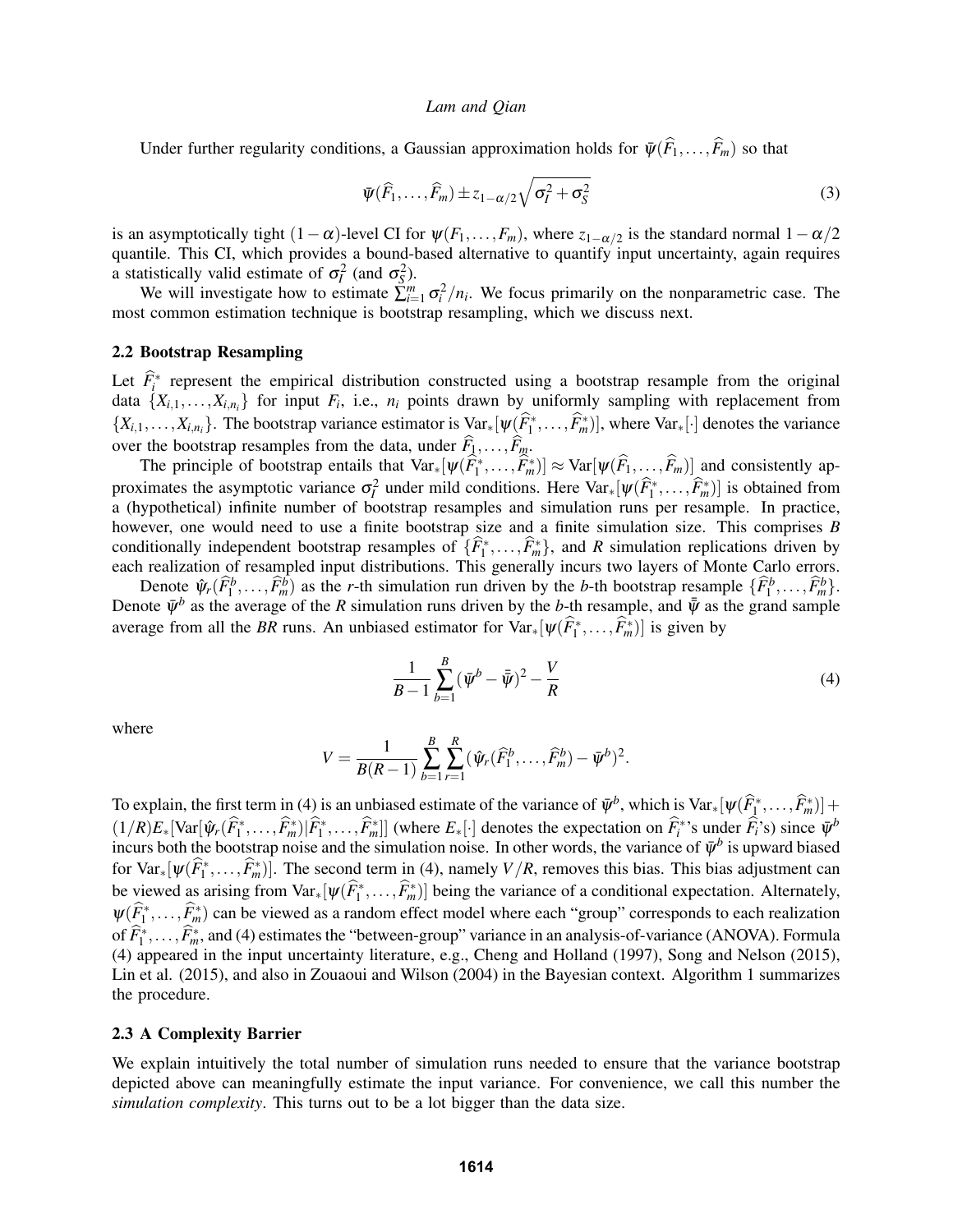| Algorithm 1 ANOVA-based Variance Bootstrap |  |  |
|--------------------------------------------|--|--|
|--------------------------------------------|--|--|

Parameters:  $B \ge 2, R \ge 2$ for  $b = 1$  to  $B$  do Draw a resample  $\{X_{i,1}^b, \ldots, X_{i,n_i}^b\}$  for all *i* to obtain bootstrapped empirical distributions  $\widehat{F}_i^b$ for  $r = 1$  to  $R$  do Draw a  $\hat{\psi}_r(\widehat{F}_1^b,\ldots,\widehat{F}_m^b)$ end for Compute  $\bar{\psi}^b = \frac{1}{R} \sum_{r=1}^R \hat{\psi}_r(\hat{F}_1^b, \dots, \hat{F}_m^b)$ end for Compute  $V = \frac{1}{B(R-1)} \sum_{b=1}^{B} \sum_{r=1}^{R} (\hat{\psi}_r(\hat{F}_1^b, \dots, \hat{F}_m^b) - \bar{\psi}^b)^2$  and  $\bar{\psi} = \frac{1}{B} \sum_{b=1}^{B} \bar{\psi}^b$ Output  $\hat{\sigma}_{VB}^2 = \frac{1}{B-1}\sum_{b=1}^B (\bar{\psi}^b - \bar{\bar{\psi}})^2 - \frac{V}{R}$ *R*

To facilitate discussion, denote *n* as a scaling of the data size (i.e., assume *n<sup>i</sup>* all grow linearly with *n*). Note that  $\hat{\sigma}_{VB}^2$  is unbiased for  $Var_*[\psi(\widehat{F}_1^*,...,\widehat{F}_m^*)]$ , which is approximately  $\sigma_f^2$ . Thus, to analyze the error of  $\hat{\sigma}_{VB}^2$ , it suffices to focus on its variance. An ANOVA-type analysis as in Sun et al. (2011) gives

$$
\text{Var}_*[\hat{\sigma}_{VB}^2] = \Theta_p \left( \frac{1}{Bn^2} + \frac{1}{BR^2} \right) \tag{5}
$$

where Θ*<sup>p</sup>* denotes stochastic boundedness (similarly, *o<sup>p</sup>* will denote stochastic asymptotic negligibility). Stochastic boundedness is used here, as well as in later sections, since  $Var_*[\hat{\sigma}_{VB}^2]$  depends on the input data and hence is random. The two terms in (5) correspond to the variance coming from the bootstrap resampling and from the simulation noise respectively. From the  $\Theta(1/n)$  magnitude of  $\sigma_l^2$  and in turn  $Var_*[\psi(\widehat{F}_1^*, \ldots, \widehat{F}_m^*)]$ , consistency requires  $\widehat{\sigma}_{VB}^2$  to have a variance  $o(1/n^2)$ . This implies unfortunately that the total number of simulation runs, *BR*, must be  $\omega(n)$ , i.e., of order higher than the data size, because only then the second term in the bound (5) can be  $o(1/n^2)$ . We summarize with the following result.

**Theorem 1** Under the assumptions in Section 3.2.1, the required simulation budget  $N = BR$  to achieve (relative) consistency in estimating  $\sigma_l^2$  by Algorithm 1, i.e.,  $\hat{\sigma}_{VB}^2/\sigma_l^2 \overset{p}{\rightarrow} 1$ , is  $N = \omega(n)$ .

Finally, we note that such a computational barrier does not only occur in variance bootstrap. For instance, the basic bootstrap studied in Barton and Schruben (1993), Barton and Schruben (2001) appears to also require a dominating inner replication size than the data size in order to obtain valid quantile estimates (the authors actually used one inner replication, but Barton (2012) commented that more is needed). Similarly, the regression approach in Song and Nelson (2018) requires simulation effort of order *n*<sup>γ</sup> where  $1 < \gamma < 2$ . Likewise, the empirical likelihood framework studied in Lam and Qian (2017) also requires a higher order of simulation runs to estimate the influence function. Nonetheless, in this paper we focus only on how to reduce computation load in variance estimation.

### 3 PROCEDURES AND GUARANTEES IN THE SUBSAMPLING FRAMEWORK

This section presents our methodologies and results on subsampling. Section 3.1 first discusses how to incorporate subsampling in the variance bootstrap estimator depicted in Algorithm 1. Section 3.2 then provides theoretical guarantees of the subsampled procedure.

## 3.1 Proportionate Subsampled Variance Bootstrap

As explained before, the reason why the  $\hat{\sigma}_{VB}^2$  in Algorithm 1 requires a huge simulation effort, as implied by its mean square error (5), lies in the small scale of the input variance. In general, in order to estimate a quantity that is of order 1/*n*, one must use a sample size more than *n* so that the estimation standard deviation relatively vanishes. This requirement manifests in the inner replication size in constructing  $\hat{\sigma}_{VB}^2$ .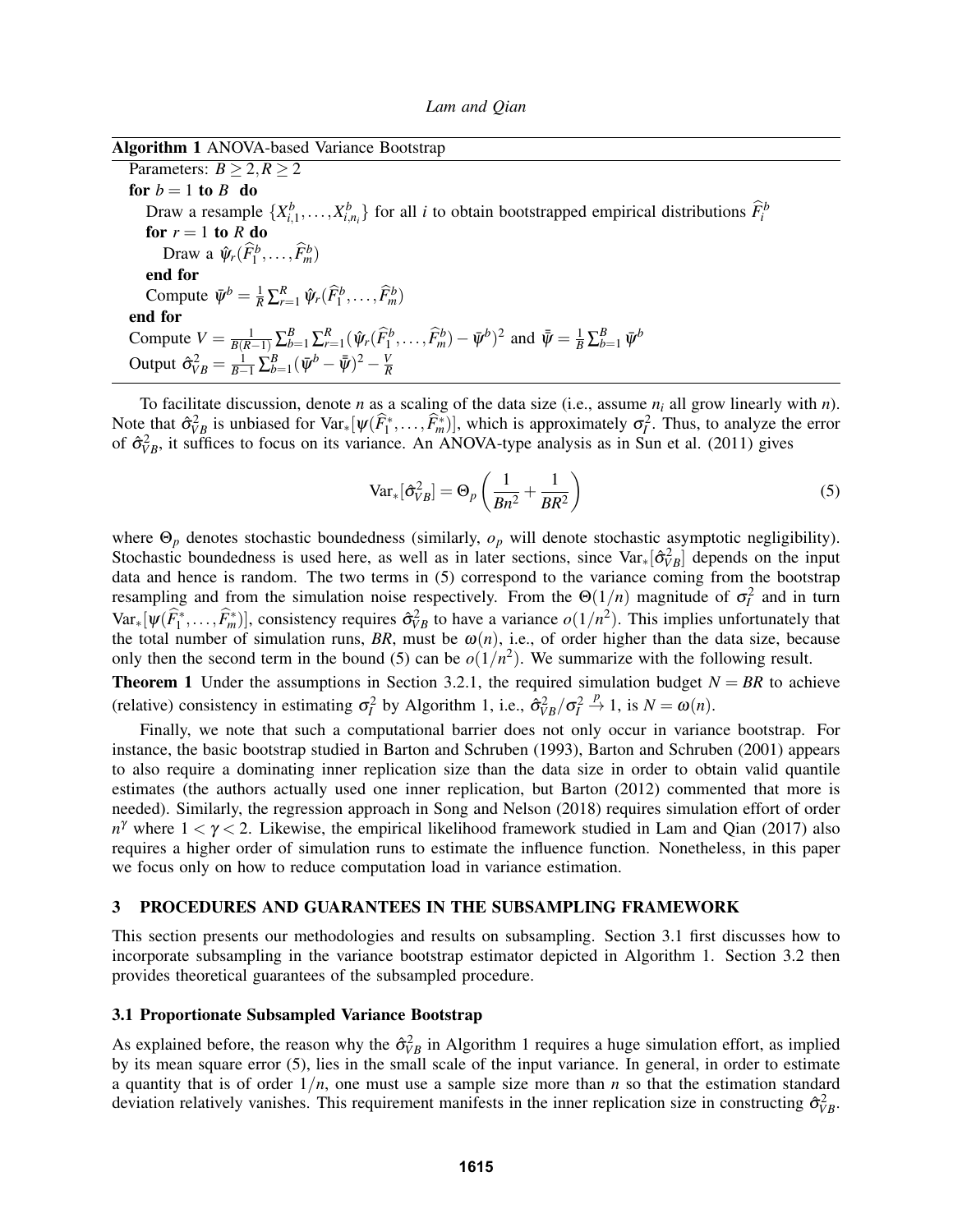To reduce the inner replication size, we leverage the relation between the form of the input variance and the estimation variance depicted in (5) as follows. The approximate input variance contributed from model *i*, with data size  $n_i$ , has the form  $\sigma_i^2/n_i$ . If we use the variance bootstrap directly as in Algorithm 1, then we need an order more than  $n_i$  total simulation runs due to (5). Now, pretend that we have fewer data, say  $s_i$ , then the input variance will be  $\sigma_i^2/s_i$ , and the required simulation runs is now only of order higher than *s<sub>i</sub>*. An estimate of  $\sigma_i^2/s_i$ , however, already gives us enough information in estimating  $\sigma_i^2/n_i$ , because we can merely rescale our estimate of  $\sigma_i^2/s_i$  by  $s_i/n_i$  to get an estimate of  $\sigma_i^2/n_i$ . This estimation can be done by subsampling the input distribution with size  $s_i$ . Thus, by subsampling to estimate  $\sigma_i^2/s_i$ , we can both use fewer simulation runs and also retain correct estimation via multiplying by a  $s_i/n_i$  factor.

To make the above argument more transparent, the bootstrap principle and the asymptotic approximation of the input variance imply that

$$
\text{Var}_{*}[\psi(\widehat{F}_{1}^{*},\ldots,\widehat{F}_{m}^{*})] = \sum_{i=1}^{m} \frac{\sigma_{i}^{2}}{n_{i}}(1+o_{p}(1)).
$$

The subsampling approach builds on the observation that a similar relation holds for

$$
\text{Var}_{*}[\psi(\widehat{F}_{1,s_1}^*,\ldots,\widehat{F}_{m,s_m}^*)] = \sum_{i=1}^m \frac{\sigma_i^2}{s_i} (1 + o_p(1))
$$

where  $\widehat{F}_{i,s_i}^*$  denotes a bootstrapped distribution of size  $s_i$  (i.e., the empirical distribution that is uniformly sampled with replacement from  $\{X_{i,1},...,X_{i,n_i}\}$ . If we let  $s_i = \lfloor \theta n_i \rfloor$  for some  $\theta > 0$  so that  $s_i \to \infty$ , then we have

$$
\text{Var}_{*}[\psi(\widehat{F}_{1,\lfloor \theta n_1 \rfloor}^*,\ldots,\widehat{F}_{m,\lfloor \theta n_m \rfloor}^*)]=\sum_{i=1}^m\frac{\sigma_i^2}{\theta n_i}(1+o_p(1)).
$$

Multiplying both sides with  $\theta$ , we get

$$
\theta \text{Var}_*[\psi(\widehat{F}_{1,\lfloor \theta n_1 \rfloor}^*,\ldots,\widehat{F}_{m,\lfloor \theta n_m \rfloor}^*)] = \sum_{i=1}^m \frac{\sigma_i^2}{n_i} (1+o_p(1)).
$$

Note that the right hand side above is the original input variance of interest. This leads to our *proportionate subsampled variance bootstrap* summarized in Algorithm 2.

Algorithm 2 Proportionate Subsampled Variance Bootstrap Parameters:  $B > 2, R > 2, 0 < \theta < 1$ Compute  $s_i = |\theta n_i|$  for all *i* for  $b = 1$  to  $B$  do Draw a uniform subsample  $\{X_{i,1}^b, \ldots, X_{i,s_i}^b\}$  with replacement from data for all *i*, which induces the empirical distribution  $\widehat{F}_{i,s_i}^b$ for  $r = 1$  to  $R$  do Draw a  $\hat{\psi}_r(\widehat{F}_{1,s_1}^b,\ldots,\widehat{F}_{m,s_m}^b)$ end for Compute  $\bar{\psi}^b = \frac{1}{R} \sum_{r=1}^R \hat{\psi}_r(\hat{F}_{1,s_1}^b, \dots, \hat{F}_{m,s_m}^b)$ end for Compute  $V = \frac{1}{B(R-1)} \sum_{b=1}^{B} \sum_{r=1}^{R} (\hat{\psi}_r(\hat{F}_{1,s_1}^b, \dots, \hat{F}_{m,s_m}^b) - \bar{\psi}^b)^2$  and  $\bar{\bar{\psi}} = \frac{1}{B} \sum_{b=1}^{B} \bar{\psi}^b$ Output  $\hat{\sigma}_{SVB}^2 = \theta(\frac{1}{B-1}\sum_{b=1}^B(\bar{\psi}^b - \bar{\bar{\psi}})^2 - \frac{V}{R}$  $\frac{V}{R}$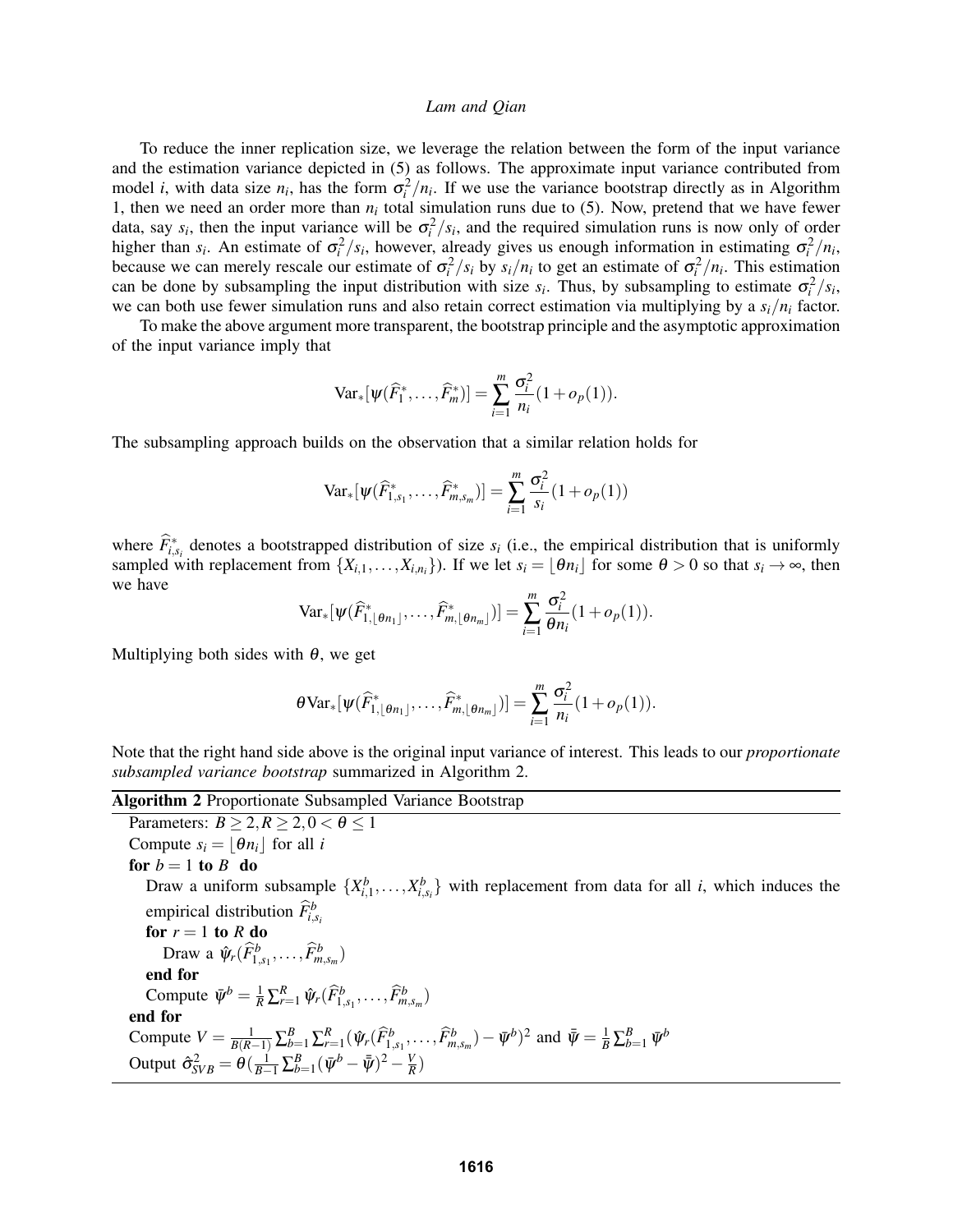### 3.2 Statistical Guarantees

We present our key theoretical guarantees for Algorithm 2. Section 3.2.1 first states our assumptions on the performance measure. Sections 3.2.2 then presents the theories on estimation consistency, simulation complexity and budget allocation for the proportionate subsampled variance bootstrap.

## 3.2.1 Regularity Assumptions

We assume the data sizes of different input models are of the same order. To be specific,  $\max_i n_i / \min_i n_i \leq c$ for some finite constant  $c > 0$  as  $n_i \to \infty$ . We first make an assumption on the smoothness of the performance measure:

**Assumption 1** (Smoothness at the true input distributions) The performance measure  $\psi$ , as a functional of the input distributions, has first order influence functions  $g_i : \mathbb{R} \to \mathbb{R}, i = 1, \ldots, m$  at  $F_1, \ldots, F_m$  such that  $\mathbb{E}_{F_i}[g_i(X_i)] = 0, 0 < \text{Var}_{F_i}[g_i(X_i)] < \infty$  for all *i* and the plug-in estimator  $\psi(\widehat{F}_1,\ldots,\widehat{F}_m)$  admits the Taylor expansion

$$
\psi(\widehat{F}_1, \dots, \widehat{F}_m) = \psi(F_1, \dots, F_m) + \sum_{i=1}^m \frac{1}{n_i} \sum_{j=1}^{n_i} g_i(X_{i,j}) + \varepsilon
$$
\n(6)

where the remainder  $\varepsilon$  satisfies  $\mathbb{E}[\varepsilon^2] = o(n^{-1})$ .

Assumption 1 entails that the performance measure is differentiable and the error of the linear approximation is negligible in an asymptotic sense. Specifically, the linear term in (6) is  $\Theta_p(n^{-1/2})$  by the central limit theorem, whereas the error  $\varepsilon$  is  $o_p(n^{-1/2})$ . Hence the variance of the linear term contributes dominantly to the overall input variance as *ni*'s are large, which gives rise to the additive form of the input variance thanks to the independence among the input models. Thus we have:

**Proposition 1** Under Assumption 1, the input variance  $\sigma_l^2$  defined in (1) takes the form  $\sigma_l^2 = \sum_{i=1}^m \sigma_i^2/n_i +$  $o(n^{-1})$ , where each  $\sigma_i^2 = \text{Var}_{F_i}[g_i(X_i)]$  is the variance of the *i*-th influence function.

The next assumption concerns the bootstrap principle under subsampling:

Assumption 2 (Smoothness at the empirical input distributions) The performance measure  $\psi$  has first order influence functions  $\hat{g}_i : \mathbb{R} \to \mathbb{R}, i = 1, ..., m$  at  $\widehat{F}_1, ..., \widehat{F}_m$  such that

$$
\frac{1}{n_i} \sum_{j=1}^{n_i} \hat{g}_i(X_{i,j}) = 0, \ \hat{\sigma}_i^2 := \frac{1}{n_i} \sum_{j=1}^{n_i} \hat{g}_i^2(X_{i,j}) \xrightarrow{p} \sigma_i^2, \ \frac{1}{n_i} \sum_{j=1}^{n_i} \hat{g}_i^4(X_{i,j}) = O_p(1) \text{ for all } i
$$
 (7)

and the bootstrapped performance measure with subsample size  $s_i$  admits the Taylor expansion

$$
\psi(\widehat{F}_{1,s_1}^*,\ldots,\widehat{F}_{m,s_m}^*) = \psi(\widehat{F}_1,\ldots,\widehat{F}_m) + \sum_{i=1}^m \frac{1}{s_i} \sum_{k=1}^{s_i} \hat{g}_i(X_{i,k}^*) + \varepsilon^*
$$

where the remainder  $\varepsilon^*$  satisfies

$$
\mathbb{E}_*[(\varepsilon^* - \mathbb{E}_*[\varepsilon^*])^4] = o_p\big(\big(\sum_{i=1}^m \frac{1}{s_i}\big)^3\big).
$$

The  $\hat{g}_i$ 's in Assumption 2 are the empirical influence functions and are expected to approach the true influence functions *gi*'s in Assumption 1. This leads to the first and second conditions in (7). The fourth moment conditions on the empirical influence functions, i.e., the last condition in (7), and on the remainder  $\varepsilon^*$  are needed for controlling the variance of our variance estimator.

To introduce our assumptions on the simulation noise, denote by  $\tau^2$  the simulation variance of  $\hat{\psi}$  under the true input models, i.e.,

$$
\tau^{2} = \mathbb{E}_{F_{1},...,F_{m}}[(\hat{\psi}(F_{1},...,F_{m}) - \psi(F_{1},...,F_{m}))^{2}].
$$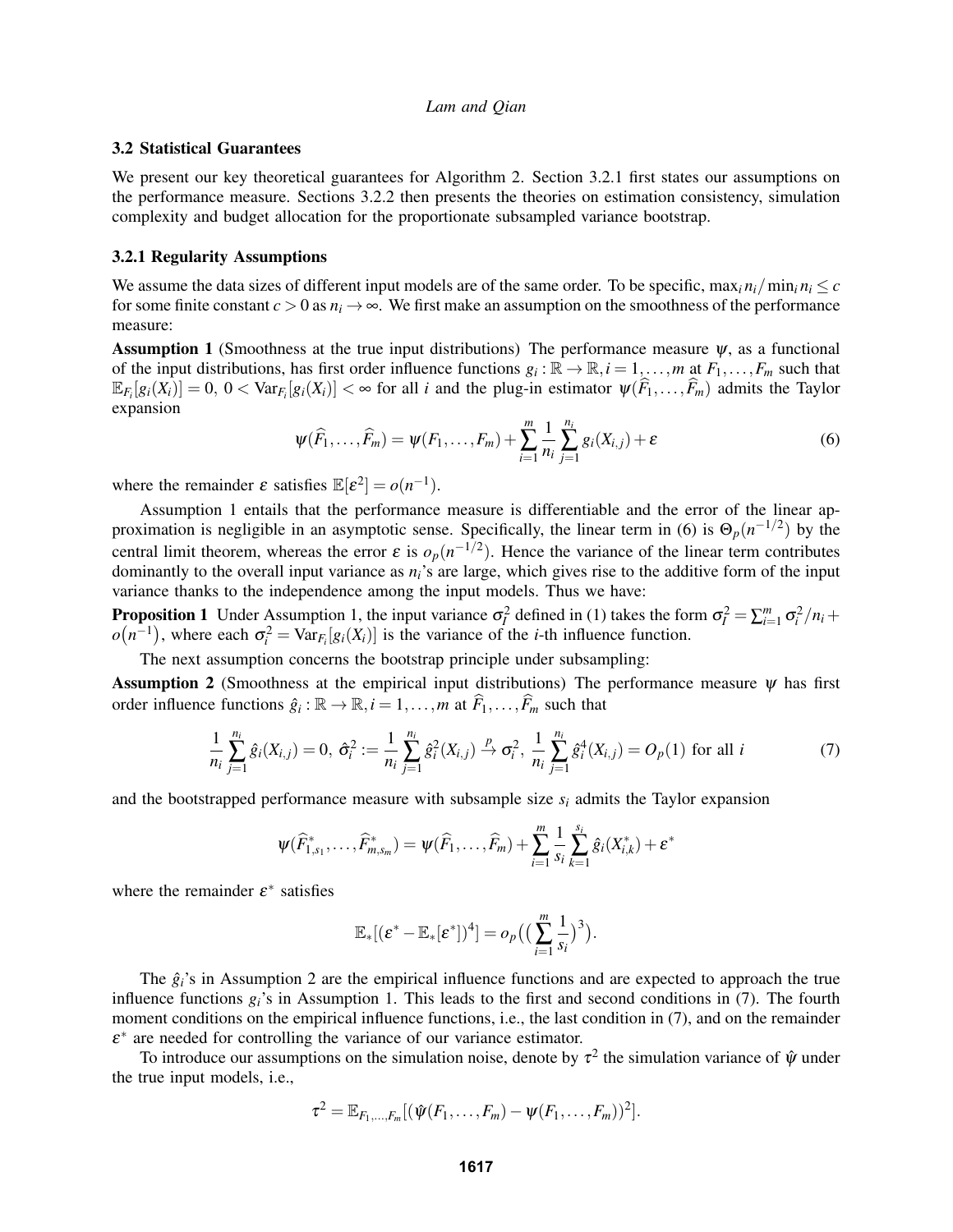Similarly, we use  $\hat{\tau}^2$  and  $\hat{\tau}^2_*$  to represent the variance of  $\hat{\psi}$  conditional on the empirical input models and the bootstrapped input models

$$
\hat{\tau}^2 = \mathbb{E}_{\widehat{F}_1,\ldots,\widehat{F}_m} [(\hat{\psi}(\widehat{F}_1,\ldots,\widehat{F}_m) - \psi(\widehat{F}_1,\ldots,\widehat{F}_m))^2], \ \hat{\tau}^2_* = \mathbb{E}_{\widehat{F}_{1,s_1}^*,\ldots,\widehat{F}_{m,s_m}^*} [(\hat{\psi}(\widehat{F}_{1,s_1}^*,\ldots,\widehat{F}_{m,s_m}^*) - \psi(\widehat{F}_{1,s_1}^*,\ldots,\widehat{F}_{m,s_m}^*) )^2]
$$

and use  $\hat{\mu}_4^*$  to represent the central fourth moment of  $\hat{\psi}$  under the bootstrapped input models

$$
\hat{\mu}_4^* = \mathbb{E}_{\widehat{F}_{1,s_1}^*, \dots, \widehat{F}_{m,s_m}^*} [(\hat{\psi}(\widehat{F}_{1,s_1}^*, \dots, \widehat{F}_{m,s_m}^*) - \psi(\widehat{F}_{1,s_1}^*, \dots, \widehat{F}_{m,s_m}^*) )^4].
$$

The assumptions on the simulation noise are:

**Assumption 3** (Convergence of variance)  $\hat{\tau}^2 \stackrel{p}{\to} \tau^2$  and  $\mathbb{E}_*[(\hat{\tau}_*^2 - \hat{\tau}^2)^2] = o_p(1)$ . **Assumption 4** (Boundedness of the fourth moment of  $\hat{\psi}$ )  $\mathbb{E}_*[\hat{\mu}_4^*] = O_p(1)$ .

Assumption 3 stipulates that the variance of the Monte Carlo estimator  $\hat{\psi}$  as a functional of the underlying input models is smooth enough in the inputs. Assumption 4 is again a fourth moment condition used to control the variance of our variance estimator.

Although the above assumptions may look complicated, one can verify that all of them hold for a wide class of performance measures, namely those over finite time horizons in the form

$$
\psi(F_1,\ldots,F_m)=\mathbb{E}_{F_1,\ldots,F_m}[h(\mathbf{X}_1,\ldots,\mathbf{X}_m)]
$$
\n(8)

where each  $T_i$  is a deterministic time, the *i*-th input process  $\mathbf{X}_i = (X_i(1), \ldots, X_i(T_i))$  consists of  $T_i$  i.i.d. variables distributed under  $F_i$ , and  $h$  is some performance function. An unbiased simulation estimate  $\hat{\psi}_r$  of the performance measure simply outputs a copy of  $h(\mathbf{X}_1,\ldots,\mathbf{X}_m)$ . Assume the performance function *h* satisfies the following:

Assumption 5 For each *i*,  $0 < \text{Var}_{F_i}[\sum_{t=1}^{T_i} \mathbb{E}_{F_1,...,F_m}[h(\mathbf{X}_1,...,\mathbf{X}_m)|X_i(t) = X_i]] < \infty$ . Assumption 6 For each *i* let  $I_i = (I_i(1),...,I_i(T_i))$  be a sequence of indices such that  $1 \leq I_i(t) \leq T_i$ , and  $\mathbf{X}_{i,I_i} = (X_i(I_i(1)), \dots, X_i(I_i(T_i)))$ . Assume  $\max_{I_1, \dots, I_m} \mathbb{E}_{F_1, \dots, F_m} [ |h(\mathbf{X}_{1,I_1}, \dots, \mathbf{X}_{m,I_m})|^4] < \infty$ .

Then we have:

Proposition 2 Under Assumptions 5 and 6, we have Assumptions 1-4 hold for the finite-horizon performance measure  $\psi$  given by (8).

### 3.2.2 Simulation Complexity and Optimal Allocation

Recall from Section 3.1 that the proportionate subsampled variance takes the form

$$
\sigma_{SVB}^2 = \theta \text{Var}_*[\psi(\widehat{F}_{\lfloor \theta n_1 \rfloor,1}^*, \dots, \widehat{F}_{\lfloor \theta n_m \rfloor,m}^*)]
$$
(9)

where  $0 < \theta \le 1$  is the subsample ratio, and  $|\cdot|$  outputs the integer part of a number. In Section 3.1 we have presented a heuristic argument on consistency of (9). Here we give a formal statement:

**Theorem 2** Under Assumptions 1 and 2, if the subsample ratio  $\theta = \omega(n^{-1})$ , then the subsampled variance (9) is consistent as  $n_i \rightarrow \infty$ , i.e.  $\sigma_{SVB}^2/\sigma_I^2 \stackrel{p}{\rightarrow} 1$ .

The requirement  $\theta = \omega(n^{-1})$  implies that  $s_i \to \infty$ , which is natural as one needs minimally an increasing subsample size to ensure the consistency of our estimator. It turns out that this minimal requirement is enough to ensure consistency even relative to the magnitude of  $\sigma_l^2$ .

Now we turn to the discussion on the Monte Carlo error, from both the outer bootstrapping and the inner simulation, for  $\hat{\sigma}_{SVB}^2$  in Algorithm 2. The following lemma characterizes the level of Monte Carlo noise in terms of the conditional mean square error.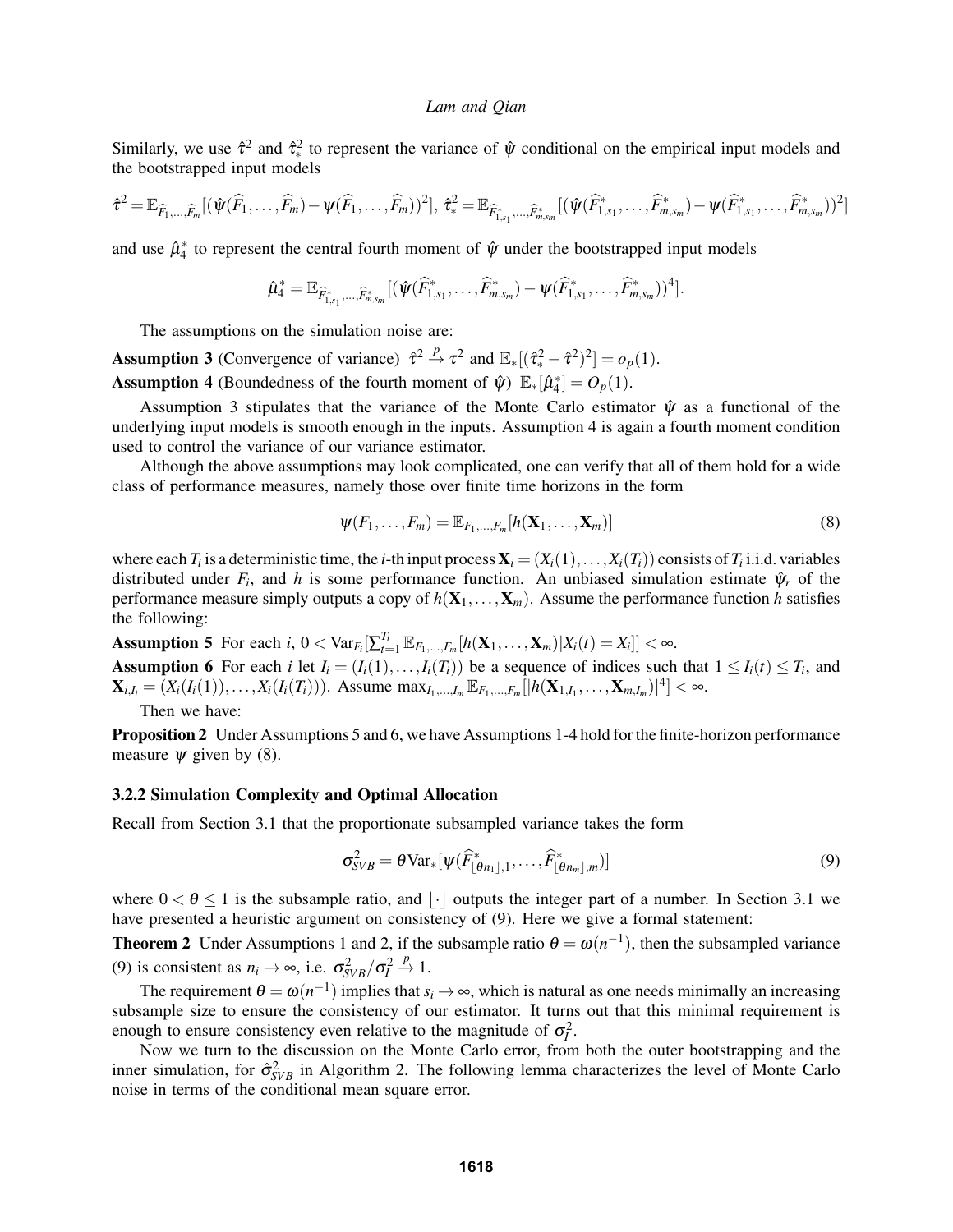**Lemma 1** Under Assumptions 1-4, if  $B = \omega(1), \theta = \omega(n^{-1})$ , then the mean square error conditional on the input data is

$$
\mathbb{E}_*[(\hat{\sigma}_{SVB}^2 - \sigma_{SVB}^2)^2] = \frac{2}{B} \Big( \sum_{i=1}^m \frac{\sigma_i^2}{n_i} + \frac{\tau^2 \theta}{R} \Big)^2 (1 + o_p(1)). \tag{10}
$$

The target quantity  $\sigma_l^2$  here is of order  $n^{-1}$  by Proposition 1, and hence the Monte Carlo noise of our variance estimate has to vanish faster than  $n^{-1}$  in order to achieve consistency. This leads to the following simulation complexity of Algorithm 2:

**Theorem 3** Under Assumptions 1-4, the variance estimate  $\hat{\sigma}_{SVB}^2$  is consistent, i.e.  $\hat{\sigma}_{SVB}^2/\hat{\sigma}_I^2 \overset{p}{\to} 1$  if and only if the parameters  $B$ ,  $R$ ,  $\theta$  of Algorithm 2 are chosen such that

$$
B = \omega(1), BR^2 = \omega((\theta n)^2), \ \theta = \omega(\frac{1}{n}).
$$
\n(11)

In particular, the minimum requirement of total simulation budget is  $N = BR = \omega(1)$  by choosing  $\theta = \omega(n^{-1})$ .

Theorem 3 tells us what values of  $B$ ,  $R$  would work in general. For a given subsample ratio  $\theta$ , the first two conditions in (11) implies a simulation budget of  $\omega(\theta n)$  for consistent estimation, which recovers the result in Theorem 1 by setting  $\theta = \Theta(1)$ . Next, we establish the optimal configuration of *B*,*R*,  $\theta$  to minimize the Monte Carlo error:

Theorem 4 Under Assumptions 1-4, given a simulation budget *N* and a subsample ratio θ such that  $N = \omega(\theta n)$  and  $\theta = \omega(n^{-1})$ , the optimal outer and inner sizes that minimize the conditional mean square error (10) are

$$
B^* = \frac{N}{R^*} (1 + o_p(1)), R^* = \frac{\theta \tau^2}{\sigma_I^2} (1 + o_p(1))
$$

giving a conditional mean square error  $\mathbb{E}_*[(\hat{\sigma}_{SVB}^2 - \sigma_{SVB}^2)^2] = (1 + o_p(1))8\theta \tau^2 \sigma_I^2/N$ .

Since  $\sigma_l^2 = \Theta(n^{-1})$ , the theorem indicates that the optimal choice of inner size *R* is of order  $\Theta(\theta n)$ , the same as the subsample size, and the outer size  $B$  is then chosen accordingly.

Lastly, we show a result on the overall errors in using  $\hat{\sigma}_{SVB}^2$  to estimate  $\sigma_f^2$ . This comprises of both the Monte Carlo error in approximating  $\sigma_{SVB}^2$ , and the input error between  $\sigma_{SVB}^2$  and  $\sigma_I^2$ . The latter is not affected by the choices of  $B$ , $R$ , but by the subsample ratio  $\theta$ . The optimal choice of  $\theta$  in minimizing the gross error balances a trade-off between the above two sources of errors. Due to space limit, we skip the full details here. We show a result specialized to the case of finite-horizon performance measures:

**Theorem 5** Suppose  $\psi$  is a finite-horizon performance measure (8), and Assumptions 5 and 6 hold. The optimal  $\theta$ ,*R*,*B* given simulation budget  $N = \omega(1)$  in minimizing the gross error  $\hat{\sigma}_{SVB}^2 - \sigma_I^2$  are respectively

$$
\begin{cases} \theta^* = \Theta(N^{1/3}n^{-1}) & \text{if } N \le n^{3/2} \\ \Theta(n^{-1/2}) \le \theta^* \le \Theta(Nn^{-2} \wedge 1) & \text{if } N > n^{3/2} \end{cases}, R^* = \Theta(\theta^*n), B^* = \frac{N}{R^*}
$$

giving the minimum mean square error  $\mathbb{E}[(\hat{\sigma}_{SVB} - \sigma_I^2)^2] = \Theta(1/((N^{2/3} \wedge n)n^2)).$ 

## 4 NUMERICAL EXPERIMENTS

We consider an M/M/1 queuing system with arrival rate 0.5 and service rate 1. Suppose the system is empty at time zero. The performance measure of interest is the probability that the waiting time of the 20-th arrival exceeds 2 units of time, whose true value is approximately 0.182. Specifically, the system has two input distributions, i.e. the inter-arrival time distribution  $F_1 = \text{Exp}(0.5)$  and the service time distribution  $F_2 = \text{Exp}(1)$ , for which we have  $n_1$  and  $n_2$  i.i.d. data available respectively. If  $A_t$  is the inter-arrival time between the *t*-th and  $(t + 1)$ -th arrivals, and  $S_t$  is the service time for the *t*-th arrival, then the system output

$$
\psi(F_1,F_2)=\mathbb{E}_{F_1,F_2}[\mathbf{1}\{W_{20}>2\}]
$$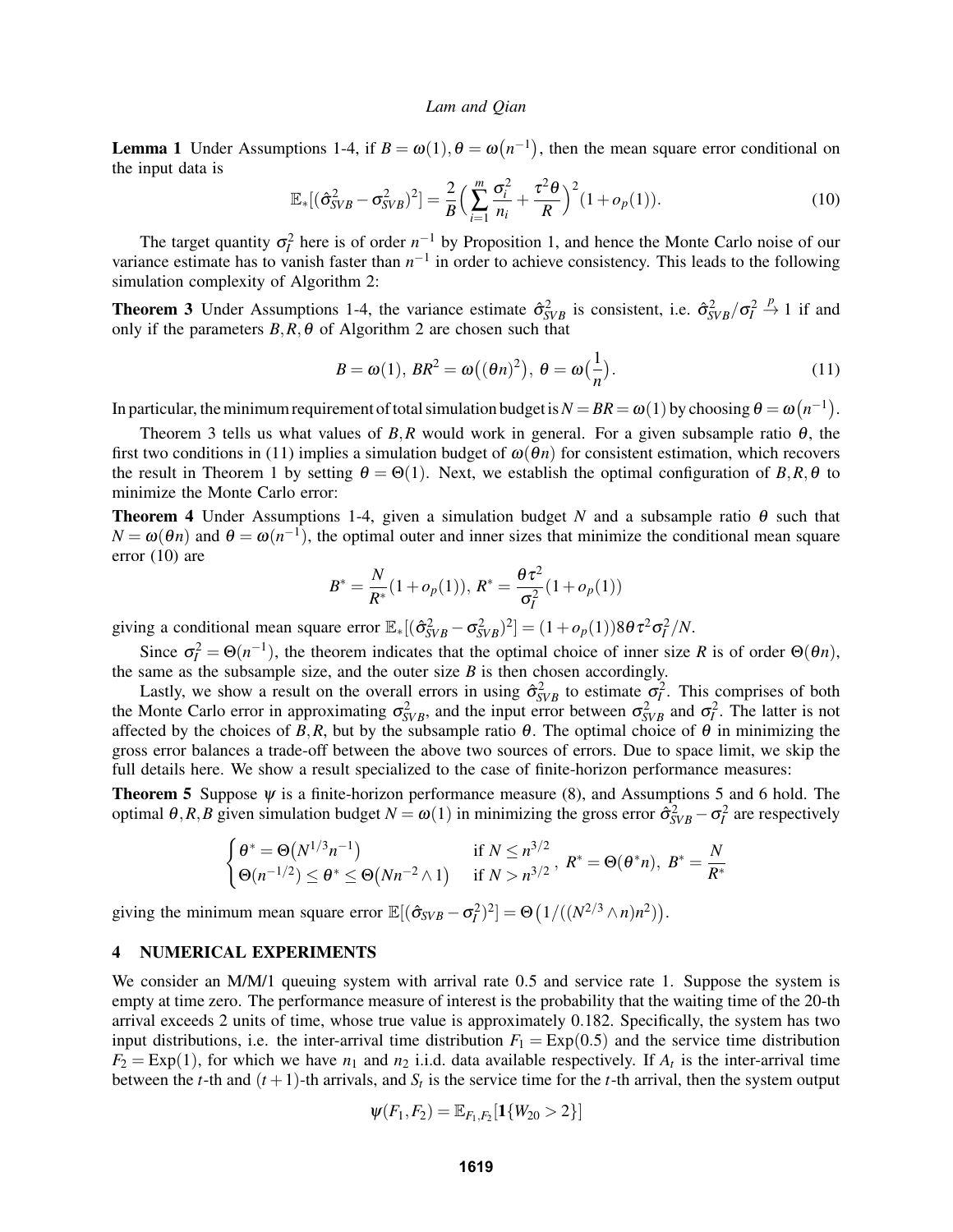where the waiting time  $W_{20}$  is calculated by the Lindley recursion  $W_1 = 0$ ,  $W_{t+1} = \max\{W_t + S_t - A_t, 0\}$ .

We test performance of Algorithms 1 and 2 under different input data sizes. For each input data size, 1000 95%-level CIs in the form of (3) are constructed, each from an independently generated input data set. We allocate a total number of 1000 simulation runs to estimate  $\sigma_f^2$  using either Algorithm 1 or 2, and another 500 simulation runs driven by the empirical input distributions to compute the point estimator  $\bar{\psi}(\widehat{F}_1,\ldots,\widehat{F}_m)$ . The simulation variance  $\sigma_S^2$  is calculated as  $(V/2+\tilde{\tau}^2/2)/500$ , where *V* is the within-group variance from Algorithm 1 or 2 and  $\tilde{\tau}^2$  is the sample variance of the 500 simulation replications.

Tables 1, 2 and 3 show, for different algorithms and settings, the coverage, mean and standard deviation of the CI lengths, the estimated ratio between input and simulation standard deviations, and the number of times that the algorithm outputs a negative variance estimate (because of the debiasing, the estimate is not guaranteed to be always positive). The ratio between the input and simulation variance under each setting demonstrates that the input uncertainty is not negligible relative to the stochastic noise.

We make a few observations. First, the use of subsampling reduces the variability of the variance estimate when compared with standard variance bootstrap, and in turn gives rise to more accurate CIs. This is supported by the large counts of negative variance estimates in Table 1 versus negligible counts in Table 2 and 3, and the larger standard deviations of the CI lengths in Table 1 (7 times larger than in Table 2 and 14 times larger than in Table 3 when  $n_1 = 4000$ ,  $n_2 = 2000$ ). There are two cases in Table 1 that standard bootstrap has 90.7% and 94.0% coverage. Although they look close to 95%, this could be because we have reset the variance estimate to 0 whenever it is negative (which happens in almost half of the cases) and such an artificial correction makes the variance estimate upward biased, leading to a larger but possibly incorrect coverage probability. Second, with the simulation budget fixed, the coverage probabilities in both Tables 2 and 3 increase from around 85% to the nominal level 95% as the data size grows, validating Theorem 3. Thirdly, as shown in Table 3, under the subsample ratio  $(N^{1/3} \wedge n^{1/2})n^{-1}$ as suggested by Theorem 5 our subsampled bootstrap exhibits reasonably good performance. However, the hidden constant there can be difficult to estimate in general. Table 2 indicates that simply using a subsample size around 30 seems a good enough compromise for this particular example.

| input data sizes         | coverage | mean CI | std. CI |                             | # neg var |
|--------------------------|----------|---------|---------|-----------------------------|-----------|
|                          | estimate | length  | length  | $\frac{\sigma_l}{\sigma_S}$ |           |
| $n_1 = 60, n_2 = 30$     | 84.3%    | 0.419   | 0.180   | $6.96\quad 5$               |           |
| $n_1 = 200, n_2 = 100$   | 87.5%    | 0.245   | 0.093   | 3.77                        | 43        |
| $n_1 = 600, n_2 = 300$   | 84.5%    | 0.150   | 0.070   | 2.26                        | 236       |
| $n_1 = 2000, n_2 = 1000$ | 90.7%    | 0.122   | 0.061   | 1.76                        | 409       |
| $n_1 = 4000, n_2 = 2000$ | 94.0%    | 0.113   | 0.055   | 1.56                        | 458       |

Table 1: Algorithm 1 with  $B = 50$ ,  $R = 20$ .

Table 2: Algorithm 2 with  $B = 50$ ,  $R = 20$ ,  $\theta = \frac{30}{n_2}$ .

| input data sizes         | coverage | mean CI | std. CI |                             |           |
|--------------------------|----------|---------|---------|-----------------------------|-----------|
|                          | estimate | length  | length  | $\frac{\sigma_I}{\sigma_S}$ | # neg var |
| $n_1 = 60, n_2 = 30$     | 85.2%    | 0.424   | 0.183   | 7.02                        | -12       |
| $n_1 = 200, n_2 = 100$   | 89.9%    | 0.249   | 0.069   | 3.78                        |           |
| $n_1 = 600, n_2 = 300$   | 94.7%    | 0.158   | 0.028   | 2.18                        | $\Omega$  |
| $n_1 = 2000, n_2 = 1000$ | 93.8%    | 0.103   | 0.012   | 1.19                        | $\Omega$  |
| $n_1 = 4000, n_2 = 2000$ | 94.9%    | 0.087   | 0.008   | 0.84                        |           |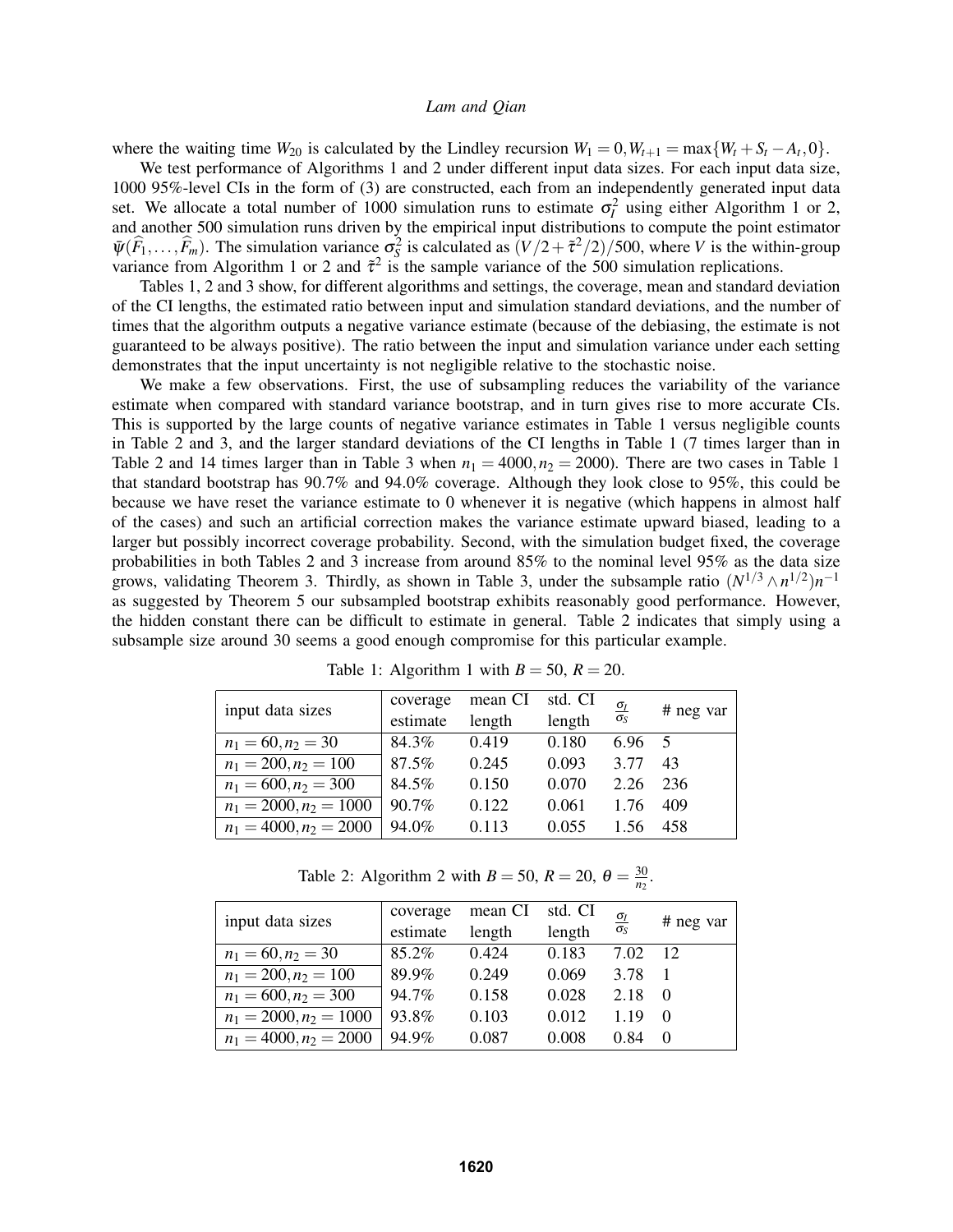| input data sizes         | coverage | mean CI | std. CI | $\frac{\sigma_I}{\sigma_S}$ | # neg var  |
|--------------------------|----------|---------|---------|-----------------------------|------------|
|                          | estimate | length  | length  |                             |            |
| $n_1 = 60, n_2 = 30$     | 87.3%    | 0.420   | 0.123   | $6.85 \quad 0$              |            |
| $n_1 = 200, n_2 = 100$   | 92.0%    | 0.240   | 0.043   | 3.73                        | $\Omega$   |
| $n_1 = 600, n_2 = 300$   | 94.4%    | 0.150   | 0.017   | 2.16                        | $\bigcirc$ |
| $n_1 = 2000, n_2 = 1000$ | 94.5%    | 0.098   | 0.007   | 1.18                        | $\Omega$   |
| $n_1 = 4000, n_2 = 2000$ | 94.0%    | 0.083   | 0.004   | 0.84                        | $\Omega$   |

Table 3: Algorithm 2 with  $B = 100$ ,  $R = 10$ ,  $\theta = (10 \wedge \sqrt{(n_1 + n_2)/2})/((n_1 + n_2)/2)$ .

# 5 CONCLUSION

We have explained how estimating input variances in stochastic simulation can require large computation effort when using conventional bootstrapping. This arises as the bootstrap involves a two-layer sampling, which adds up to a total effort of larger order than the data size in order to achieve relative consistency. To alleviate this issue, we have proposed a subsampling method that leverages the relation between the structure of input variance and the estimation error from the two-layer sampling, so that the resulting total effort depends much less on the data size. We have presented some theoretical and numerical results to support our claims. Future work comprises a more comprehensive investigation of our subsampling scheme, including its generalization to a bootstrap aggregating approach, and more extensive numerical studies.

## ACKNOWLEDGMENTS

We gratefully acknowledge support from the National Science Foundation under grants CMMI-1542020, CMMI-1523453 and CAREER CMMI-1653339/1834710.

# **REFERENCES**

- Asmussen, S., and P. W. Glynn. 2007. *Stochastic Simulation: Algorithms and Analysis*, Volume 57. Springer Science & Business Media.
- Barton, R. R. 2012. "Tutorial: Input Uncertainty in Output Analysis". In *Proceedings of the 2012 Winter Simulation Conference*, edited by C. Laroque et al., 1–12. Piscataway, New Jersey: IEEE.
- Barton, R. R., and L. W. Schruben. 1993. "Uniform and Bootstrap Resampling of Empirical Distributions". In *Proceedings of the 1993 Winter Simulation Conference*, edited by G. W. Evans et al., 503–508. Piscataway, New Jersey: IEEE.
- Barton, R. R., and L. W. Schruben. 2001. "Resampling Methods for Input Modeling". In *Proceedings of the 2001 Winter Simulation Conference*, edited by B. A. Peters et al., 372–378. Piscataway, New Jersey: IEEE.
- Barton, R. R., S. E. Chick, R. C. Cheng, S. G. Henderson, A. M. Law, B. W. Schmeiser, L. M. Leemis, L. W. Schruben, and J. R. Wilson. 2002. "Panel Discussion on Current Issues in Input Modeling". In *Proceedings of the 2002 Winter Simulation Conference*, edited by E. Yücesan et al., 353–369. Piscataway, New Jersey: IEEE.
- Barton, R. R., B. L. Nelson, and W. Xie. 2013. "Quantifying Input Uncertainty via Simulation Confidence Intervals". *INFORMS Journal on Computing* 26(1):74–87.
- Cheng, R. C., and W. Holland. 1997. "Sensitivity of Computer Simulation Experiments to Errors in Input Data". *Journal of Statistical Computation and Simulation* 57(1-4):219–241.
- Cheng, R. C., and W. Holland. 1998. "Two-Point Methods for Assessing Variability in Simulation Output". *Journal of Statistical Computation Simulation* 60(3):183–205.
- Cheng, R. C., and W. Holland. 2004. "Calculation of Confidence Intervals for Simulation Output". *ACM Transactions on Modeling and Computer Simulation* 14(4):344–362.